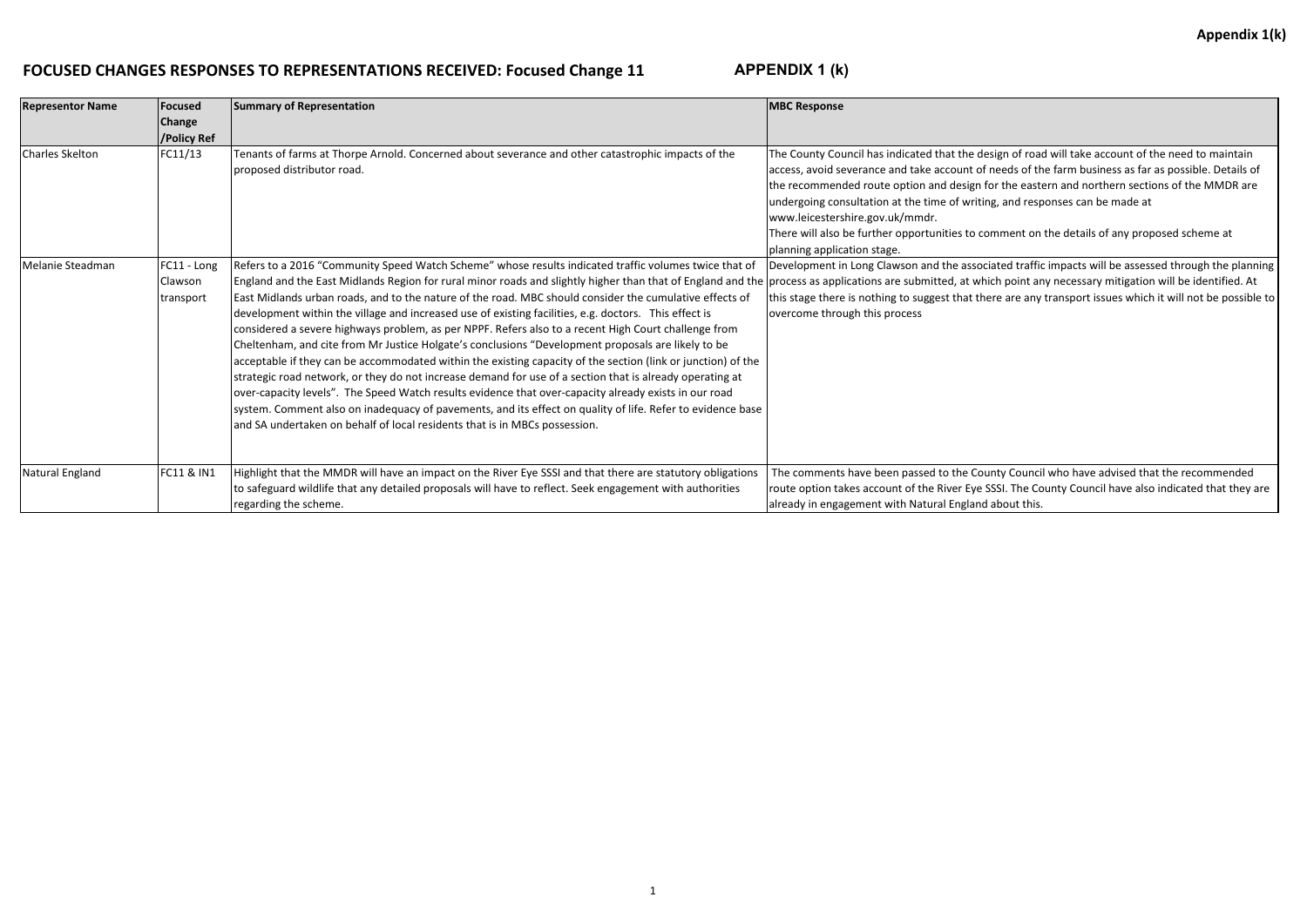| <b>Shout 4 Residents</b>                                       | <b>FC11</b>     | FC11 - Melton Transport Strategy<br>. Why is the southern relief road starting from Burton Road to Leicester Road, if no permission has been<br>given from the land owners?<br>If no permission has been given how will the road be delivered, Kirby lane is already a rat run and it has<br>been said that Kirby Lane will become part of the southern relief road.<br>. The priority of the building - houses or road first?                                                                                                                                                                                                                                                                                                                                                                                                                                                                                                                                                                                                                                                                                                                                                                         | LCC or MBC can use Compulsory Purchase<br>the Southern Section of the Distributor Ro<br>for the southern sustainable neighbourhoo<br>Whilst it would be preferable to get the ro<br>implemented as sections of the SSN come<br>the county council will ensure that the tra-                                                                                                                                                                                                                                                                                                                                          |  |
|----------------------------------------------------------------|-----------------|--------------------------------------------------------------------------------------------------------------------------------------------------------------------------------------------------------------------------------------------------------------------------------------------------------------------------------------------------------------------------------------------------------------------------------------------------------------------------------------------------------------------------------------------------------------------------------------------------------------------------------------------------------------------------------------------------------------------------------------------------------------------------------------------------------------------------------------------------------------------------------------------------------------------------------------------------------------------------------------------------------------------------------------------------------------------------------------------------------------------------------------------------------------------------------------------------------|----------------------------------------------------------------------------------------------------------------------------------------------------------------------------------------------------------------------------------------------------------------------------------------------------------------------------------------------------------------------------------------------------------------------------------------------------------------------------------------------------------------------------------------------------------------------------------------------------------------------|--|
|                                                                |                 | . The timing of the road is crucial. Shouldn't there be more clarity on this, before decisions are made?<br>• There appear to be 3 processes – local plan/eastern link plan/houses – 17 years for the eastern link road,<br>this is a long time for Melton to cope with the number of houses and no relief road (this was more of a<br>comment than an actual question)<br>• Can it be confirmed where the relief roads will start & finish for the each area (North, South & East)<br>• Plans identify gaps in the development of the road, why are they not joined up???<br>. Who's land is it going to cross and has permission been given to cross it?<br>. What happens should the builders 'go bust'?<br>. Has the proposal for a sports development on Burton Road and additional houses, been taken in to<br>consideration with the local plan? Ask a range of questions about the MMTS, covering implementation in<br>the absence of landowner permission, what will happen to Kirby Lane, timing compared to housing<br>development, and seek clarity about sections and timing. Also ask if the sports village has been taken into<br>account, and what happens if builders don't complete. | through interim arrangements until the M<br>The County Council is pursuing Governmer<br>sections of the MMDR . If this is successful<br>2036.<br>If builders go bust, the Council could imple<br>builder takes over the scheme. The Sports<br>The Corridor of Investigation (FC13) shows<br>Leicester Road to Nottingham Road, going<br>could be subject to compulsory purchase,<br>established in the masterplanning of the S<br>be delivered with developer contributions<br>processes allow after agreement/receipt,<br>complete. For plans covering 15+ years, it<br>stage. The sports village has been factored |  |
| Michelle Galloway (obo<br>Davidsons)<br>Pegasus (Guy Longley), | FC11            | Support for the proposed focussed change introducing the 'corridor of investigation' for the route of the<br>MMDR. Recognition that to will be a key to unlocking the growth required in Melton Mowbray.                                                                                                                                                                                                                                                                                                                                                                                                                                                                                                                                                                                                                                                                                                                                                                                                                                                                                                                                                                                               | <b>Support Noted</b>                                                                                                                                                                                                                                                                                                                                                                                                                                                                                                                                                                                                 |  |
| Michele Parker (Burton<br>and Dalby PC)                        | <b>FC11 IN1</b> | Comments on the unsuitability of corridor of Investigation/Interest for the MMDR and the adverse impact<br>of it and associated housing development on a scheduled ancient monument (SAM) and on the area of<br>separation.                                                                                                                                                                                                                                                                                                                                                                                                                                                                                                                                                                                                                                                                                                                                                                                                                                                                                                                                                                            | The purpose of the COI is to ensure that a<br>do not present a barrier to achieving its de<br>over this.<br>Any adverse impacts on the AoS or the sch<br>development of the area. The Council's ev<br>indicates that the proposed southern SUE<br>the setting of the SAM and that separatior                                                                                                                                                                                                                                                                                                                         |  |

powers to acquire the land for the road. The alignment of ad will be determined through the master planning process od – it is not known yet if this will be along Kirby Lane or not. ad put in before the houses, the southern MMDR will be forward. Through the development management process ffic impacts of development are satisfactorily mitigated IMDR in its entirety is completed.

nt Local Majors route funding for the Eastern and Northern I, work will start in 2020, and be completed well before

ement the scheme and then recoup costs from whatever builder tas been taken into consideration.

the broad extent of the proposed Distributor Road, from east of the town, with no gaps. Non willing landowners as outlined in Policy IN1. The role of Kirby Lane will be iouthern sustainable neighbourhood. The road is expected to and Government funding. It will be spent as soon as but some housing is likely before all sections of the road are is normal for not all the details to be known at an early d into the transport modelling for the road.

ny proposed developments within the vicinity of the MMDR elivery, by ensuring that appropriate engagement takes place

neduled ancient monument would be as part of the wider vidence (technical note prepared by Cotswold Archaeology) land does not appear to have formed an important part of n is not a key aspect of the SAM.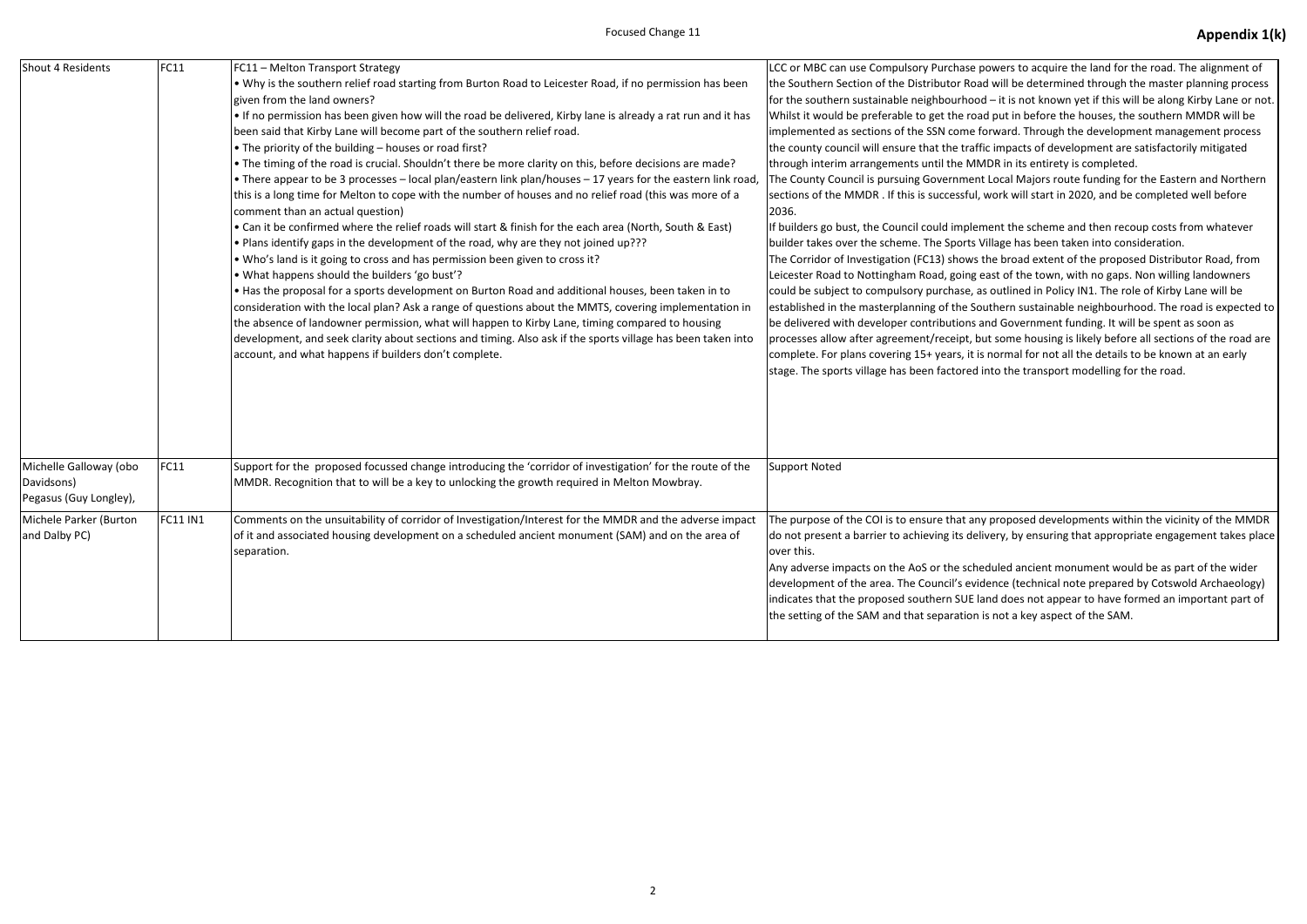| Debbie Adams (part 1) | FC11, FC12,<br>FC <sub>2</sub> | • Infrastructure inadequate now for 26,000, let alone population from a further 4,000 homes, and there is<br>no guarantee that the required infrastructure to support increase would be provided. No certainty of<br>Government or developer funding for another 2 years, therefore how can SSNs that depend on it be viable<br>and the plan found sound in advance of funding certainty? would prefer current congestion and no<br>housing, rather than 4000 new homes as possible new road.<br>. No certainty that road would be built to an appropriate design, e.g. for farm machinery and HGVs.<br>• inadequate provision for alternatives (bus, walking, cycling), and that standards for new development are<br>not being applied to existing areas, e.g. bus stops within 400m homes. | • Contributions to the MMDR will be a conder<br>development dependent on it. The viability<br>be viable, and with a 25 year time period, it<br>which all the details are not yet certain.<br>• The broad design standards for the MMD<br>also be required to meet DfT Design Manua<br>. When the northern and eastern sections of<br>traffic benefit for the town as a whole, alloy<br>within and around the town. To support thi<br>public transport connectivity within the tow<br>appropriate within the Melton Mowbray Tr<br>and reasonably related to the development<br>the case, but some improvements necessar<br>town as a whole, e.g. providing increased be                                                                                                                                                                                                                                                                                                                                                                                                                                         |
|-----------------------|--------------------------------|-----------------------------------------------------------------------------------------------------------------------------------------------------------------------------------------------------------------------------------------------------------------------------------------------------------------------------------------------------------------------------------------------------------------------------------------------------------------------------------------------------------------------------------------------------------------------------------------------------------------------------------------------------------------------------------------------------------------------------------------------------------------------------------------------|----------------------------------------------------------------------------------------------------------------------------------------------------------------------------------------------------------------------------------------------------------------------------------------------------------------------------------------------------------------------------------------------------------------------------------------------------------------------------------------------------------------------------------------------------------------------------------------------------------------------------------------------------------------------------------------------------------------------------------------------------------------------------------------------------------------------------------------------------------------------------------------------------------------------------------------------------------------------------------------------------------------------------------------------------------------------------------------------------------------|
| Debbie Adams (part 2) | FC11, FC12,<br>FC <sub>2</sub> | How is MMDR going to cross the MCP/Who pays? The route should be finalised now.<br>• There are limited opportunities for sustainable transport in Melton.<br>• Can the construction time be limited to 5 years?<br>. LCC has a conflict of interest, as part landowner and local highway authority.<br>• Safety issues mean access should only be on one side of the MMDR                                                                                                                                                                                                                                                                                                                                                                                                                     | . The Northern part of the MMDR (A606 Notting<br>business case for DfT funding that is currently be<br>result in further funding being awarded towards<br>overall masterplanning of the northern SUE, by t<br>MMDR are undergoing consultation at the time<br>www.leicestershire.gov.uk/mmdr, and will be us<br>to this as necessary. A final recommended route<br>for consideration. Once a recommended route h<br>route corridor to be further refinedand more de<br>comment on the detailed design of the distribut<br>. In order to deliver transport infrastructure of t<br>flexible approach to achieving this due to uncert<br>developer funding will become available, as well<br>processes. As such, it is not feasible to set a limit<br>• Melton Borough Council determined developn<br>the LHA has worked with MBC to identify the inf<br>growth, which has resulted in the MMDR being i<br>advice to MBC independent of any consideration<br>and would be expected to make an appropriate<br>• Safety considerations concerning access to the<br>considered as part of the planning and design pr |
| Susan Love            | <b>FC11, IN1</b>               | Money would be better spent on public transport rather than roads.                                                                                                                                                                                                                                                                                                                                                                                                                                                                                                                                                                                                                                                                                                                            | The transport strategy is based on evidence<br>for Melton Mowbray. In this context, major<br>component of the transport measures requ<br>issues, leading to the identification of the M<br>MMDR is only part of the solution and othe<br>well as walking and cycling) options are also<br>transport strategy.                                                                                                                                                                                                                                                                                                                                                                                                                                                                                                                                                                                                                                                                                                                                                                                                  |

dition of any planning permission granted for new getudy underpinning the Local Plan indicates the SSNs will is normal for a local plan to set out proposals for things for

R are set out in Focused Change 11, and the road would al for Roads and Bridges standards.

of the MMDR are complete, this will have a significant wing appropriate routes and transport choices for travel is aim, additional measures to improve walking, cycling and wn are currently being investigated and will be included as ransport Strategy. Developer contributions have to be fairly and cannot be used to address existing issues unless this is ry for development are nonetheless likely to benefit the tus frequency or penetration of services.

gham Road to Melton Spinney Road) will be included in the eing prepared by the County Council. If the business case does not the scheme by the DfT, it would be provided as part of the the developers of that area. Details of the proposed route of the of writing. Responses to the consultation can be made at sed to further assess the recommended route and make revisions will then be presented to Leicestershire County Council's Cabinet has been determined by LCC's Cabinet, this will in turn enable the etailed design to be undertaken. There will further opportunity to tor road when a planning application for the road is is submitted. the scale and nature of the MMDR, it is necessary to adopt a tainties about when public (including central Government) and/or l as to allow sufficient lead in times to complete necessary processes. As it is not to 5 years.

nent locations through the Local Plan process. Subsequent to this, frastructure required to support the proposed distribution of identified as necessary infrastructure. The LHA has provided ns in terms of land ownership. All landowners are being consulted contribution towards the scheme.

 $e$  MMDR (including from adjacent developments) are being rocess for the road.

about what is required to support the growth ambitions new highway infrastructure was found to be a necessary uired to address existing and future traffic and transport MMDR as the central element of the strategy. However, the er measures within the town, including public transport (as b being considered and will form part of the overall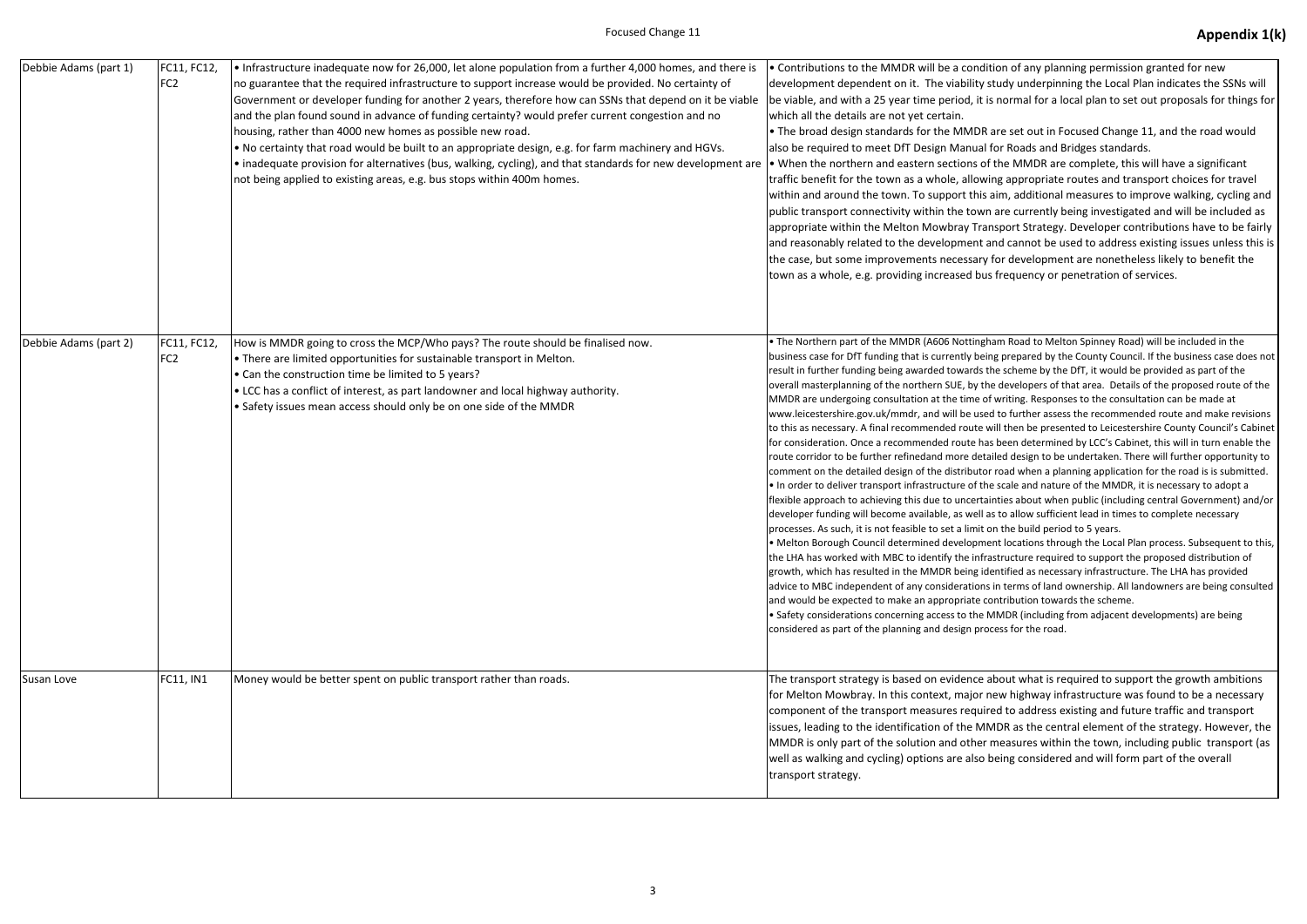| Anthony Maher                | FC11      | 8.3.3/8.3.4 – Need to give more priority to generating more jobs in the Borough in line with housing<br>growth, and investing in public transport if reducing need to travel is to be achieved.<br>8.3.19 Obtain government funds for the distributor road before any further development takes place.                                                                                                                                                        | The section referred to is within the transpo<br>elsewhere prioritise economic growth. The t<br>on when funding is available, but the County<br>possible, though developer contributions an                                                                                                                                                                                                                                                                                                                    |
|------------------------------|-----------|---------------------------------------------------------------------------------------------------------------------------------------------------------------------------------------------------------------------------------------------------------------------------------------------------------------------------------------------------------------------------------------------------------------------------------------------------------------|----------------------------------------------------------------------------------------------------------------------------------------------------------------------------------------------------------------------------------------------------------------------------------------------------------------------------------------------------------------------------------------------------------------------------------------------------------------------------------------------------------------|
| Anthony Maher                | FC11, SS5 | Will not reduce car use. The MMDR should be funded and implemented before any housing is built.<br>There is conflict between the use of Melton Country park as a commuter route and its recreation and<br>biodiversity role. Also QE2 Fields Trust status doe not allow lighting.                                                                                                                                                                             | The planning process will be used to identify<br>specific development proposals which are in<br>Plan as a whole. We would ideally like to see<br>housing delivery. However, in order to delive<br>MMDR, it is necessary to adopt a flexible ap<br>public (including central Government) and/c<br>having to accept that the scheme will be del<br>MMDR ultimately be delivered through a ph<br>secured through the planning process.                                                                            |
| Melton North Action<br>Group | FC11, SS4 | SS4 - Infrastructure should be provided at the same time as development, otherwise the Sustainable<br>Neighbourhood is 'unsustainable'. Quotes from a CLG Committee report of session that says "It is<br>important that infrastructure provision takes place at the same time as housing development, or the<br>development will be unsustainable" followed by a recommendation to Government. MLP should not be<br>advanced until funding for road secured. | We would ideally like to see the distributor i<br>and are actively exploring opportunities to a<br>infrastructure of the scale and nature of the<br>achieving this due to uncertainties about wh<br>developer funding will become available. Th<br>delivered in phases aligned to housing delive<br>phased approach, any necessary interim me<br>the same basis, it is not feasible to set a limit<br>generally not a soundness issues for investm<br>adopted. It is accepted that there will be sor<br>ahead. |

## Focused Change 11 **Appendix 1(k) Appendix 1(k)**

ort section of the plan. The objectives of the plan overall timing of delivery of sections of the road will be dependent y Council and MBC are working to secure it as soon as nd Govnerment funding.

 $\alpha$  and secure anything that is deemed necessary to make addition to measures set out in policy SS5 or the Local e the distributor road constructed in its entirety ahead of ver transport infrastructure of the scale and nature of the proach to achieving this due to uncertainties about when or developer funding will become available. This may mean livered in phases aligned to housing delivery. Should the hased approach, any necessary interim measures would be

road constructed in its entirety ahead of housing delivery achieve this. However, in order to deliver transport If MMDR, it is necessary to adopt a flexible approach to hen public (including central Government) and/or his may mean having to accept that the scheme will be ery. Should the MMDR ultimately be delivered through a pasures would be secured through the planning process. On it on the build period to 5 years.. Certainty of funding is nent that extends beyond the first 5 years after a plan is me uncertainty in plans that are for at least 15 years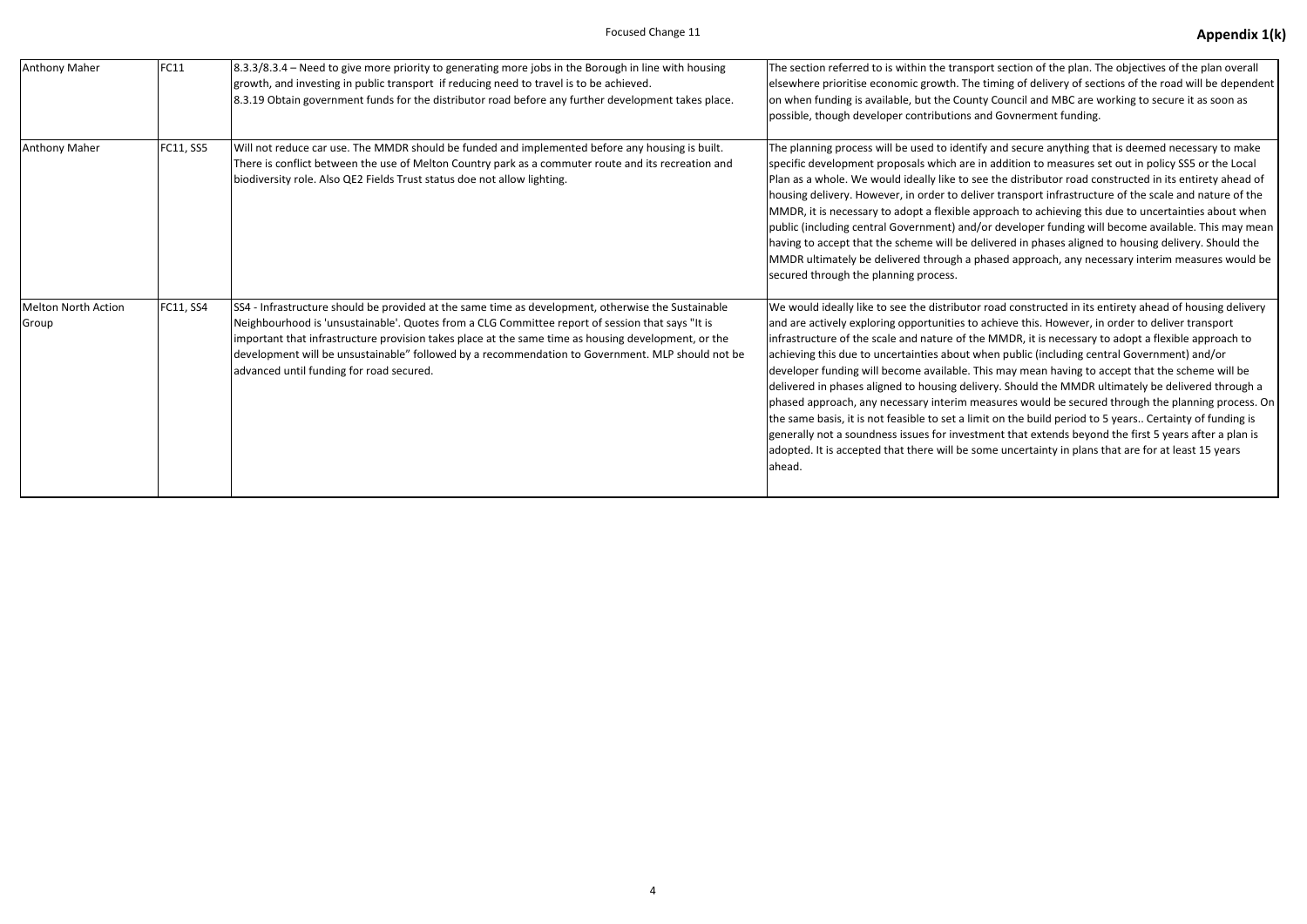| <b>Melton North Action</b><br>Group | FC11, SS5   | It's not clear where funding for the Melton County Park section down to Grantham Road will come from.<br>No committed funding for mitigation of 'demonstrably sufficient magnitude' to accommodate uplifted<br>housing numbers since Jacobs study.<br>Is enough money being put aside to fund public transport links to town, station and surgery?<br>Also not enough highway space to improve cycling and walking.<br>Melton CP Greenway does not take account of Trust status that prevents lighting, that it is only useable in<br>daylight, and that it could adversely affect wildlife.<br>LCC have a conflict of interest as both landowner and local highway authority.<br>Suggest a loan to cover MCP section of MMDR, to be repaid as devts come forward.<br>There should be a 5 year maximum construction period for the road.<br>Development should only be on one side of the proposed MMDR for safety reasons.<br>Spell out what is meant by "some development" as mentioned in 8.3.19. Corridor of interest clause is too<br>vague | This section will either be Government funded or fron<br>northern SSN, as indicated in the policy and the IDP.<br>The mitigation alluded to is the package of measures t<br>Transport Strategy, which includes the MMDR.<br>The Melton Mowbray Transport Strategy will set out v<br>the town. Necessary public transport links will be secu<br>The MMTS will investigate opportunities to improve w<br>new opportunities created by the delivery of the deliv<br>improvements will also be secured through the planni<br>Melton Borough Council determined development loc<br>the LHA has worked with MBC to identify the infrastru<br>growth, which has resulted in the MMDR being identi<br>advice to MBC independent of any considerations in t<br>and would be expected to make an appropriate contr<br>The County Council and Borough Council are being pro<br>Government funding, and contributions from develop<br>Safety considerations concerning access to the MMDF<br>considered as part of the planning and design process<br>The development referred to would be any planning a<br>mitigated in advance of completion of the full MMDR.<br>Planning permissions will only be granted where satist<br>including through a phased approach.<br>The Corridor of Interest relates to Policy IN1 and is the<br>necessary to address issues identified. its purpose is to<br>vicinity of the MMDR do not present a barrier to achie<br>takes place over this. |
|-------------------------------------|-------------|--------------------------------------------------------------------------------------------------------------------------------------------------------------------------------------------------------------------------------------------------------------------------------------------------------------------------------------------------------------------------------------------------------------------------------------------------------------------------------------------------------------------------------------------------------------------------------------------------------------------------------------------------------------------------------------------------------------------------------------------------------------------------------------------------------------------------------------------------------------------------------------------------------------------------------------------------------------------------------------------------------------------------------------------------|-----------------------------------------------------------------------------------------------------------------------------------------------------------------------------------------------------------------------------------------------------------------------------------------------------------------------------------------------------------------------------------------------------------------------------------------------------------------------------------------------------------------------------------------------------------------------------------------------------------------------------------------------------------------------------------------------------------------------------------------------------------------------------------------------------------------------------------------------------------------------------------------------------------------------------------------------------------------------------------------------------------------------------------------------------------------------------------------------------------------------------------------------------------------------------------------------------------------------------------------------------------------------------------------------------------------------------------------------------------------------------------------------------------------------------------------------------------------------|
|                                     |             |                                                                                                                                                                                                                                                                                                                                                                                                                                                                                                                                                                                                                                                                                                                                                                                                                                                                                                                                                                                                                                                  |                                                                                                                                                                                                                                                                                                                                                                                                                                                                                                                                                                                                                                                                                                                                                                                                                                                                                                                                                                                                                                                                                                                                                                                                                                                                                                                                                                                                                                                                       |
| Derek Fraser                        | <b>FC11</b> | Queries realism about proposed bus useage gvien reduced services and useage now. Also car parking in<br>town needs sorting before new houses are built. Melton doesn't have good public transport links. Needs a<br>significant increase in car parking in the town, possibly a multi storey car park.                                                                                                                                                                                                                                                                                                                                                                                                                                                                                                                                                                                                                                                                                                                                           | Comments noted. More housing is likely to incre<br>levels. Providing more car parking can encourage<br>are sustainable travel alternatives. The Melton N<br>transport measurs to address th transport issues                                                                                                                                                                                                                                                                                                                                                                                                                                                                                                                                                                                                                                                                                                                                                                                                                                                                                                                                                                                                                                                                                                                                                                                                                                                          |

or from contributions from the developers across the whole of the

sures that will be proposed through the Melton Mowbray

t out what is needed in terms of overall transport provision within the secured through the planning process.

rove walking and cycling infrastructure within the town, including e delivery of the MMDR. Specific walking and cycling

planning process where this is necessary to support development. ent locations through the Local Plan process. Subsequent to this,

frastructure required to support the proposed distribution of identified as necessary infrastructure. The LHA has provided ans in terms of land ownership. All landowners are being consulted

contribution towards the scheme.

eing proactive in seeking appropriate funding sources, including evelopers through the planning process and in future, through CIL. MMDR (including from adjacent developments) are being rocess for the road.

Ining applications whose traffic impacts can be satisfactorily

satisfactory mitigations for traffic impact can be achieved,

I is the first step towards securing the transport improvements se is to ensure that any proposed developments within the achieving its delivery, by ensuring that appropriate engagement

ion to the MMDR were included in the pre Submission Draft ncil agreed the prioritisation of a preferred route and buside is astern section of an outer relief road at its meeting on 20th

and design for the eastern and northern sections of the time of writing, and responses can be made at

comment on the details of any proposed scheme at on Burton Lazars will be considered as part of these

increase the demand for services and support service burage people to make more journeys by car where there lton Mowbray Transport Strategy will look at a range of issues of the town.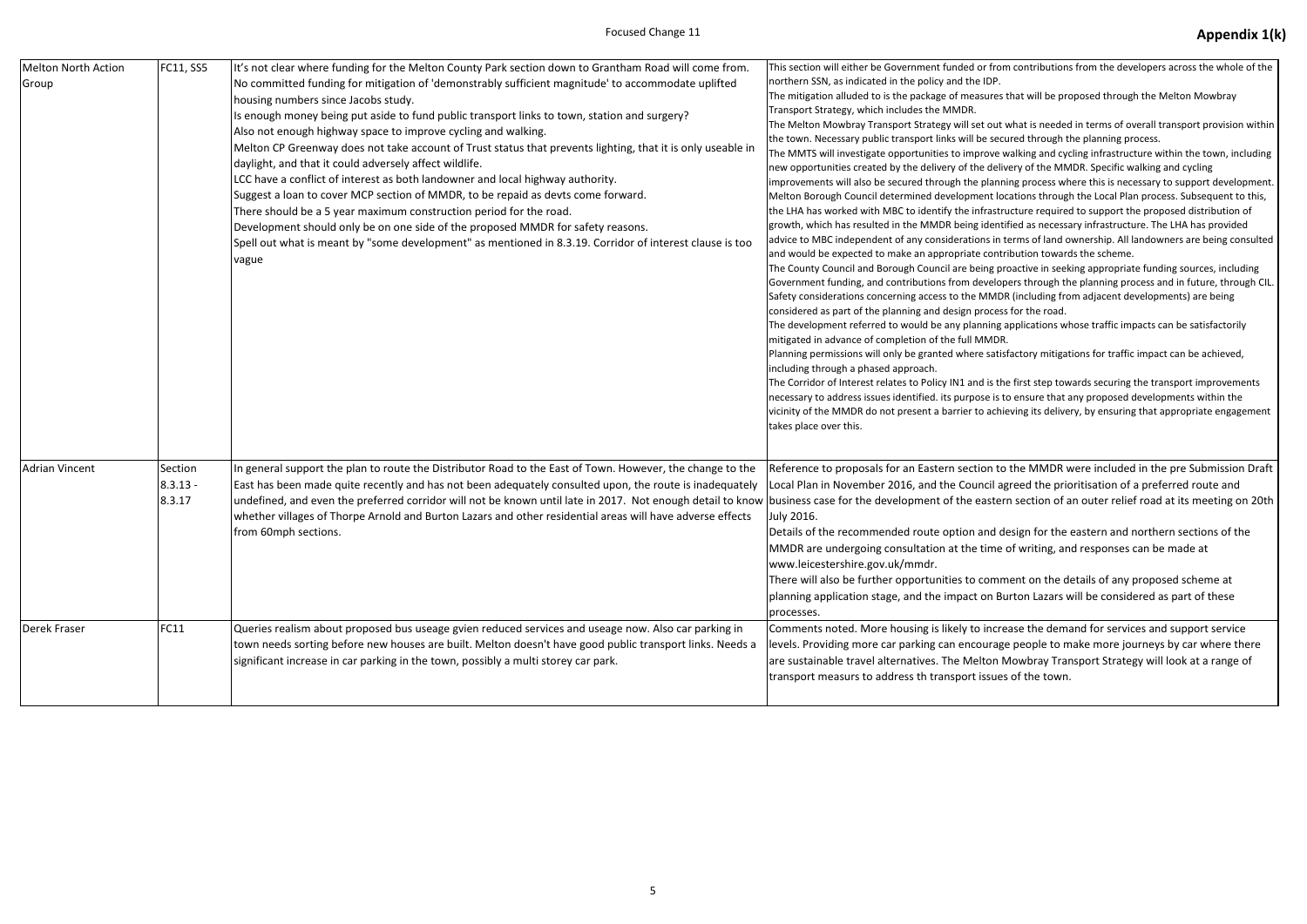| Derek Fraser                           |           | FC11, FC10, ID The relief road should come before housing is built. The funding is uncertain from developers due to other<br>planning requirements, and from Government, so there is a risk that the roads will never be built, resulting<br>in vastly increased congestion.                                                                                                                                                                                                                                                                                                                                                                                                                                                                                                              | We would ideally like to see the distributor<br>and are actively exploring opportunities to a<br>infrastructure of the scale and nature of the<br>achieving this due to uncertainties about wl<br>developer funding will become available. Th<br>delivered in phases aligned to housing deliv<br>phased approach, any necessary interim me<br>Contributions to the MMDR will be a condit<br>development dependent on it. The viability<br>be viable taking account of all developer co |
|----------------------------------------|-----------|-------------------------------------------------------------------------------------------------------------------------------------------------------------------------------------------------------------------------------------------------------------------------------------------------------------------------------------------------------------------------------------------------------------------------------------------------------------------------------------------------------------------------------------------------------------------------------------------------------------------------------------------------------------------------------------------------------------------------------------------------------------------------------------------|----------------------------------------------------------------------------------------------------------------------------------------------------------------------------------------------------------------------------------------------------------------------------------------------------------------------------------------------------------------------------------------------------------------------------------------------------------------------------------------|
| Martin Lusty, WOTWTA NP FC11.<br>Group |           | This section fails to acknowledge the recently announced government strategy in respect of electric<br>vehicles. There is a need for charging points throughout the Borough and the infrastructure to support<br>them.                                                                                                                                                                                                                                                                                                                                                                                                                                                                                                                                                                    | The Melton Mowbray Transport Strategy w<br>guidance and will be reviewed at appropriat<br>the latest legislation and guidance including                                                                                                                                                                                                                                                                                                                                                |
| <b>Maurice Bell</b>                    |           | Provides detailed comments on engineering, highway safety and design aspects of the proposed distributor<br>road and provides potential solutions to the issues identified, including for the areas in the town centre<br>where traffic flows would be reduced. These comments supplement representations made at Pre<br>Submission Draft stage.                                                                                                                                                                                                                                                                                                                                                                                                                                          | Comments noted and have been passed on<br>considered in developing the Melton Mowb                                                                                                                                                                                                                                                                                                                                                                                                     |
| Yvonne Rowe                            | FC13/FC11 | Relief road should by pass Burton Lazars, to avoid putting more traffic on the route through Burton Lazars.<br>The Corridor of Interest threatens coalescence of Melton Mowbray and Burton Lazars, and encroaches<br>onto an Area of Separation that should be protected.                                                                                                                                                                                                                                                                                                                                                                                                                                                                                                                 | The matters here are considered in the mat<br>recommended route option consultation. S<br>The purpose of the COI is to ensure that any<br>do not present a barrier to achieving its deli<br>over this.                                                                                                                                                                                                                                                                                 |
| Leicester City                         | FC11, 12  | The changes appear not to have addressed the issues raised in Pre-Submission Local Plan representation<br>regarding acknowledging any potential strategic transport impacts outside Melton Borough. Cite what they<br>consider to be the possible traffic impacts on the existing transport network for routes coming into the city, (previously stated) view on the wider transp<br>including the A47, A607 and A46. As such, mitigation measures for Leicester's highway network may be<br>required, to be established through strategic transport modelling. The draft Local Plan also does not<br>acknowledge existing strategic infrastructure, such as Birstall Park and Ride, that could be utilised to help to<br>address any increase in people travelling into the city by car. | A response to the PSD representation was p<br>www.meltonplan.co.uk. The focused change<br>respond to existing levels of out migration b<br>the local area with a view to reducing out co                                                                                                                                                                                                                                                                                               |
| Adam Murray obo Lomas<br>Family        | FC11      | MMDR Corridor of interest passes through land holding, and implementation of road will cause severance<br>of the farm holding, adversely impact the family's homes and their business at Eye Kettleby Lakes. Consider<br>it highly unlikely that any employment land use will generate sufficient value to fund the road.                                                                                                                                                                                                                                                                                                                                                                                                                                                                 | The text of FC11 indicate that the COI is not<br>consultation associated with at least at plan<br>understood until a detailed line and design<br>local plan indicates that the southern SUE p<br>road as a whole.                                                                                                                                                                                                                                                                      |

road constructed in its entirety ahead of housing delivery achieve this. However, in order to deliver transport If MMDR, it is necessary to adopt a flexible approach to hen public (including central Government) and/or his may mean having to accept that the scheme will be very. Should the MMDR ultimately be delivered through a easures would be secured through the planning process. tion of any planning permission granted for new study underpinning the Local Plan indicates the SSNs will ntributions that will be needed.

ill be developed in accordance with current Government te points thereafter to ensure it remains consistent with to reflect technological advances.

to the County Council for their consideration. They will be oray Transport Strategy.

terial presented as part of the ongoing MMDR Gee www.leicestershire.gov.uk/mmdr. y proposed developments within the vicinity of the MMDR ivery, by ensuring that appropriate engagement takes place

provided in the published schedules at es have not altered the Liocal highway authority's port impacts of the Melton Local Plan. The Plan seeks to by providing employment and housing opportunities within ommuting.

a set route; that will be determined through further ining application stage. The specific impacts cannot be is in place. The viability study carried out to support the roposal as a whole has sufficient value in it to deliver the